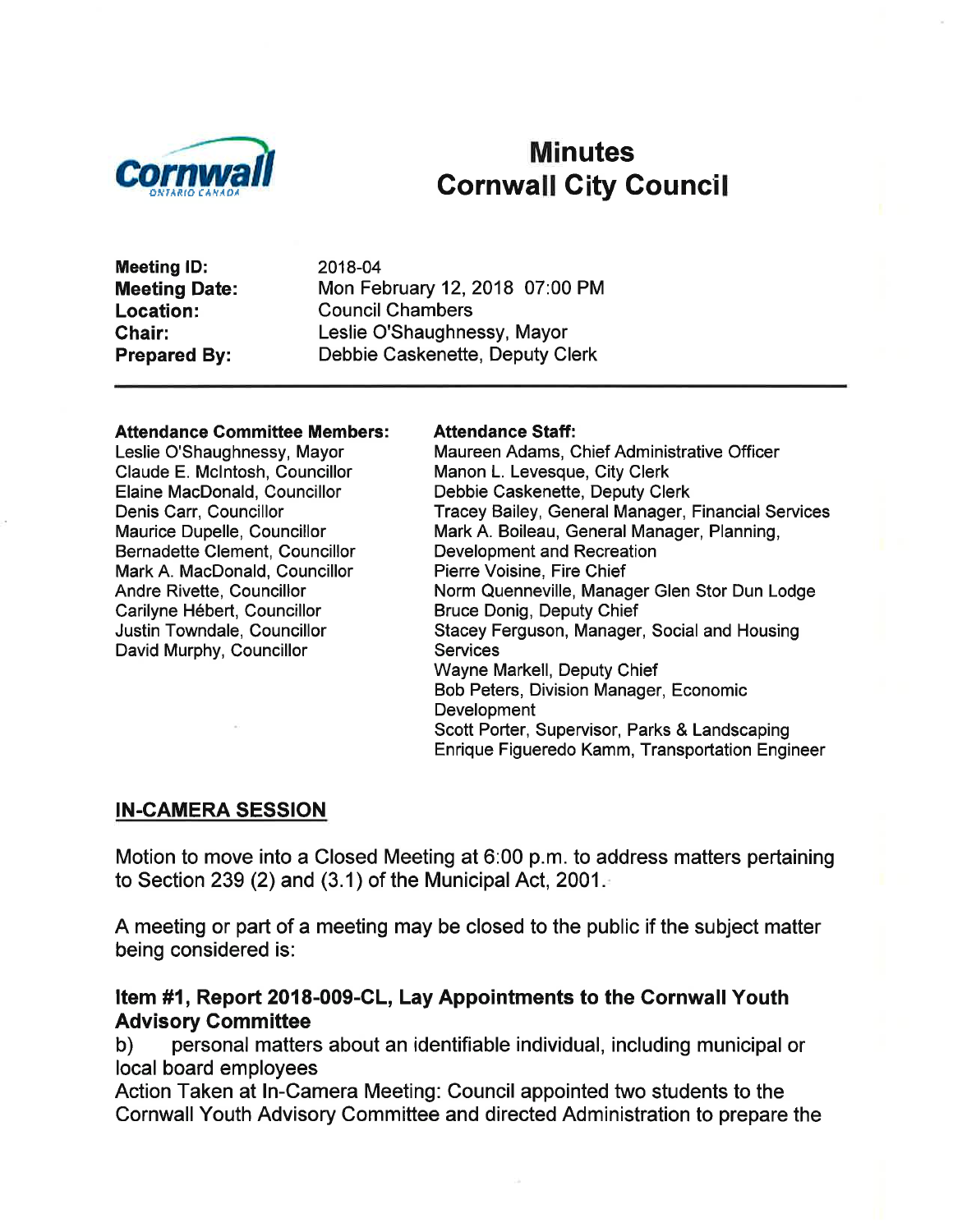appropriate By-law for the next Regular Meeting of Council.

# Item #2, Report 2018-06-FI, Collective Bargaining Update<br>d) labour relations or employee negotiations

Action Taken at ln-Camera Meeting: Council received Report 2018-06-Fl and provided Administration with direction.

Moved By: Andre Rivette, Councillor Seconded By: Bernadette Clement, Councillor

Motion Carried

## MOMENT OF PERSONAL REFLECTION

#### NATIONAL ANTHEM

Assembly

## ROLL CALL

## ADDITIONS- DELETIONS OR AMENDMENTS

All matters listed under General Consent, save and except "Delegations" are considered to be routine and will be enacted by one motion.

1 Addition of By-law 2018-018 to authorize The Corporation of the City of Cornwall to enter into an Agreement with the Ministry of Economic Development and Growth to administer the Summer Company Program.

2 Amendment to the number of the Confirming By-law from 2018-018 to 2018-019.

3 Amendment to the Unfinished Business Listing by changing the date of March 26,2018, for ltem 2017-22, Bringing University Opportunities to Cornwall.

4 Unfinished Business ltem #2, Recruiting Policy and Process, was removed from the Agenda.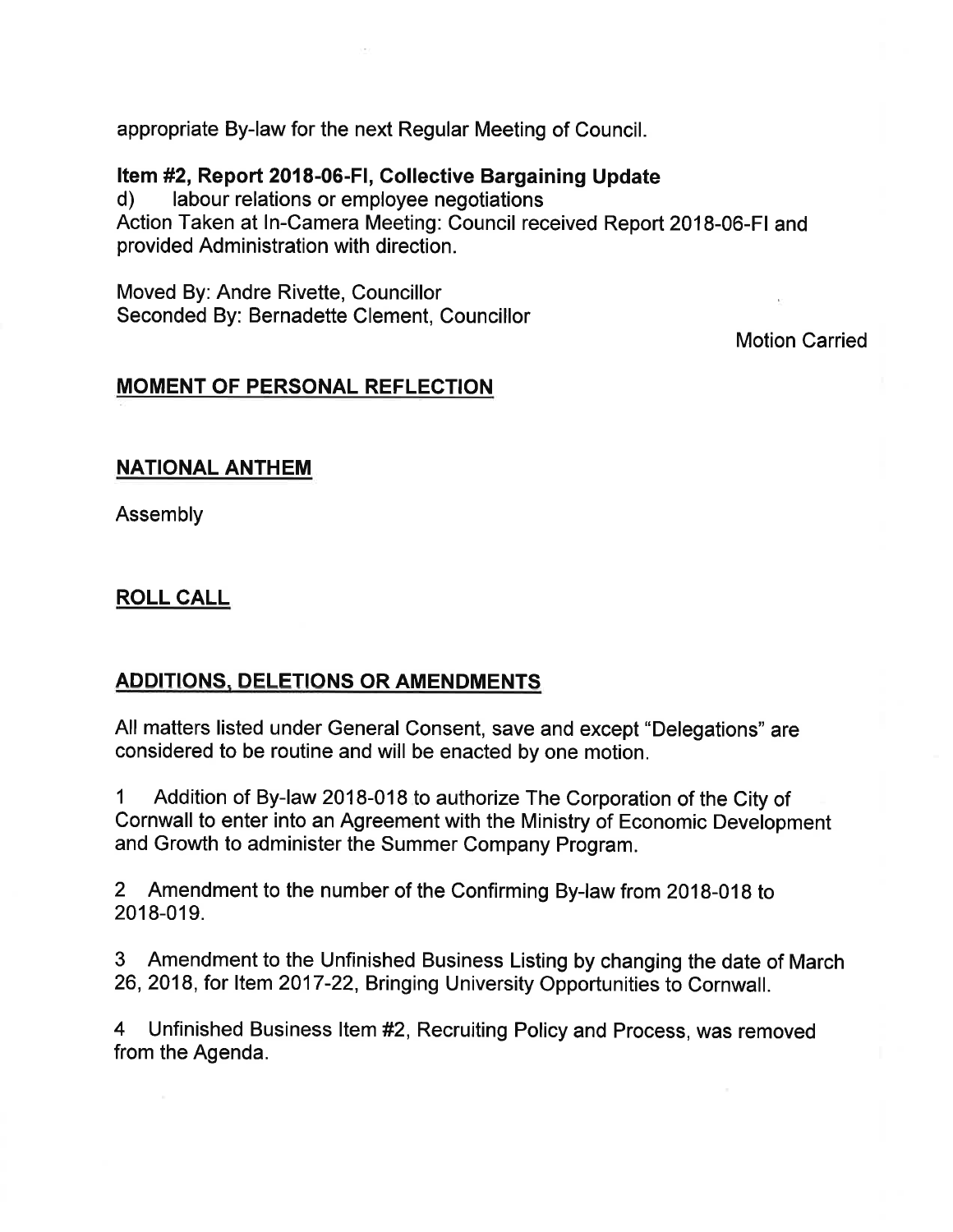5 Consent ltem #1, Proclamation of Black History Month, was moved to Communication ltem #7 for discussion.

6 Consent ltem #3, Petition for Exemption to the Traffic and Parking By-law from the Residents of Sunset Boulevard, was moved to Communication ltem #8 for discussion.

#### ADOPTION OF AGENDA

Motion to adopt the Agenda as amended.

Moved By: Carilyne Hébert, Councillor Seconded By: David Murphy, Councillor

Motion Carried

#### DISCLOSURE OF INTEREST

Councillor Justin Towndale declared a conflict of interest in Communications ltem #5, Canadian Register of Historic Places: The lnverarden House and Gornwall Armouries as he has an office in the Cornwall Armouries.

#### **COMMITTEE OF THE WHOLE**

Motion to go into Committee of the Whole and to consider and refer all Minutes, Presentations, Delegations, Consent/Correspondence, Resolutions, Reports and By-laws to that Committee.

Moved By: Mark A. MacDonald, Councillor Seconded By: Claude E. Mclntosh, Councillor

Motion Carried

#### GENERAL CONSENT

#### **ADOPTION OF MINUTES**

Motion to endorse the following Minutes as presented

## 1 January 22,2018 Cornwall Gity Council Meeting

Click for detail  $\rightarrow$   $\sqrt{2}$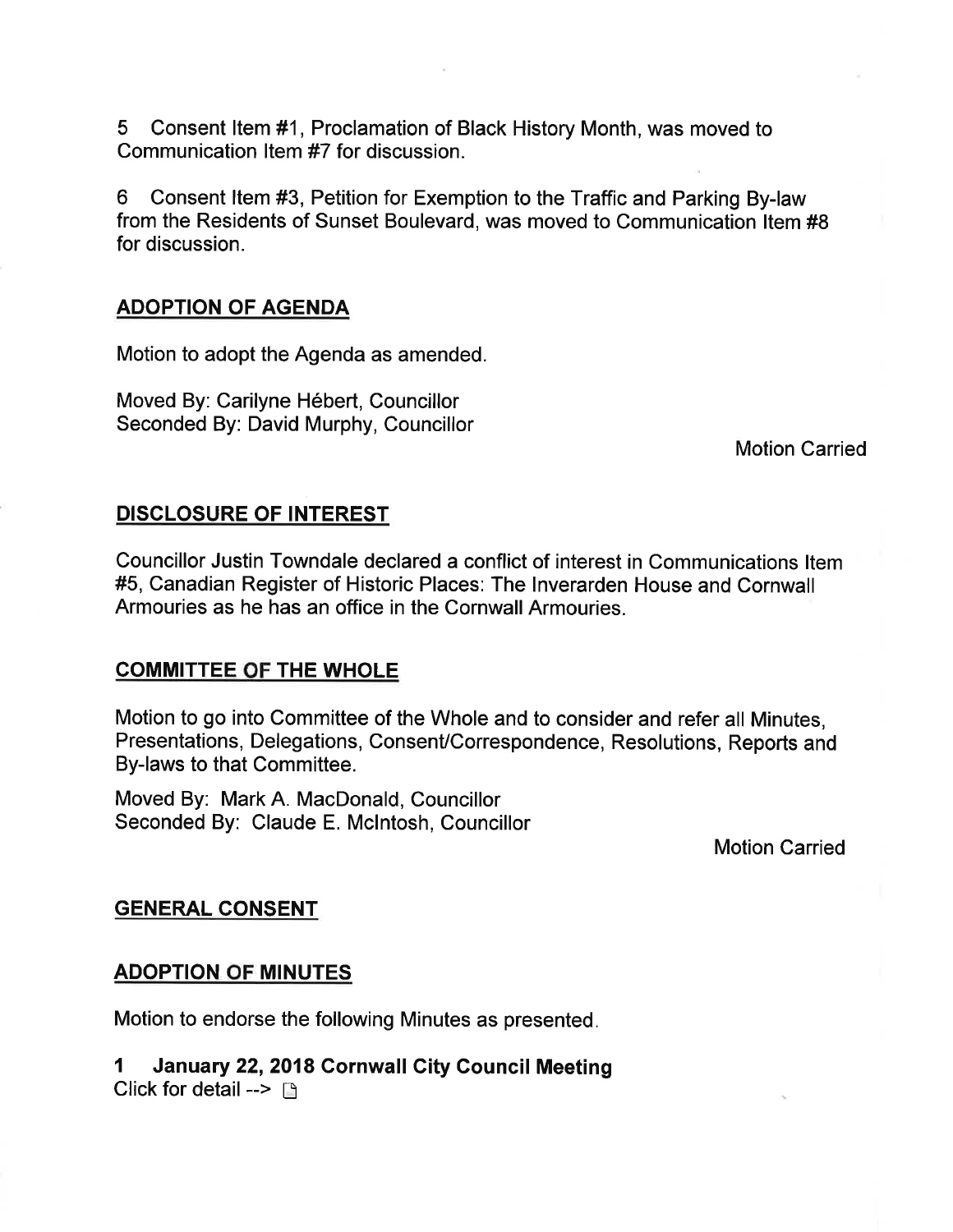Moved By: Maurice Dupelle, Councillor Seconded By: Elaine MacDonald, Councillor

## Motion Carried

## PRESENTATIONS

There were no Presentations.

## **DELEGATIONS**

There were no Delegations.

## CONSENT/CORRESPONDENCE

#### I Proclamation of Black History Month / Mois de I'histoire des Noirs Click for detail  $\rightarrow$   $\rightarrow$

This matter was moved to Communication ltem #7 for discussion.

## 2 Proclamation of National Cupcake Day

Click for detail  $\rightarrow$   $\rightarrow$ 

Motion to proclaim Monday, February 26,2018, as "National Cupcake Day" in the City of Cornwall.

## 3 Petition for Exemption to the Traffic and Parking By-law from the Residents of Sunset Boulevard

Click for detail  $\rightarrow$  D

This matter was moved to Communication ltem #8 for discussion.

4 Petition for a School Zone at Heart of the Family Day Gare Gentre Click for detail  $\rightarrow$  n

Motion to refer this Petition to Administration for Report.

5 PAC Report No.2 - January 15,2018 PAC Recommendation - Subdivision Draft Plan Amendment - Minor change to the MC Laframboise Holdings lnc. - Removal of Lapse Date - Subdivision (formerly Brownsdale Holdings Inc.) on Part of the East  $\frac{1}{2}$  of Lot 12, Concession 3, (File: 301-04T-2018-01)

Click for detail -->  $\Box$ 

Motion to endorse the PAC recommendation as presented: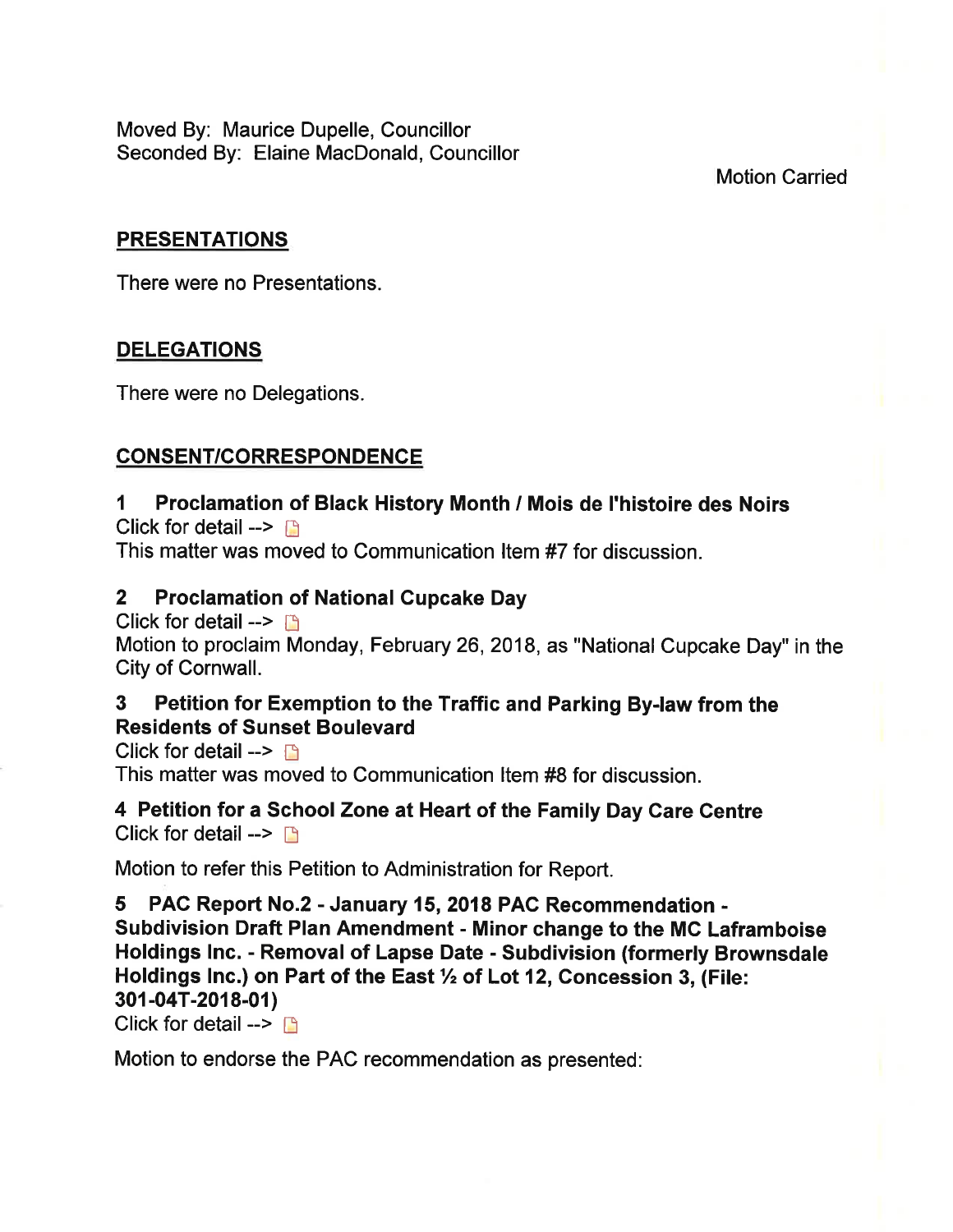(a) That the Corporation of the City of Cornwall amend the Draft Plan Conditions for MC Laframboise (Brownsdale Subdivision), by removing the March 23rd,2018 lapse date, specifically line No. 22.

(b) That Council endorse the corresponding Resolution 2018-03 Click for detail  $\rightarrow$  n

Motion to approve Consent ltems #2, 4 and 5 of the Consent portion of the Agenda as presented.

Moved By: David Murphy, Councillor Seconded By: Elaine MacDonald, Councillor

Motion Carried

#### RESOLUTIONS / BUSINESS ARISING FROM NOTICE OF MOTION

There were no Resolutions.

#### UNFINISHED BUSINESS REPORTS

## 1 Sidewalk Projects Along Charles Street, Grant Avenue, and Surgenor Street

Click for detail  $\rightarrow$  [3]

Motion to approve the sidewalk projects along Charles Street, Grant Avenue, and Surgenor Street.

Moved By: David Murphy, Councillor Seconded By: Justin Towndale, Councillor

Motion Carried

#### 2 Recruiting Policy and Process

Click for detail  $\rightarrow$   $\rightarrow$ This item was removed from the Agenda.

## 3 Review of the Gornwall Youth Advisory Gommittee

Click for detail  $\rightarrow$  n Motion to receive Report 2018-010-CL for information purposes.

Moved By: David Murphy, Councillor Seconded By: Maurice Dupelle, Councillor

Motion Carried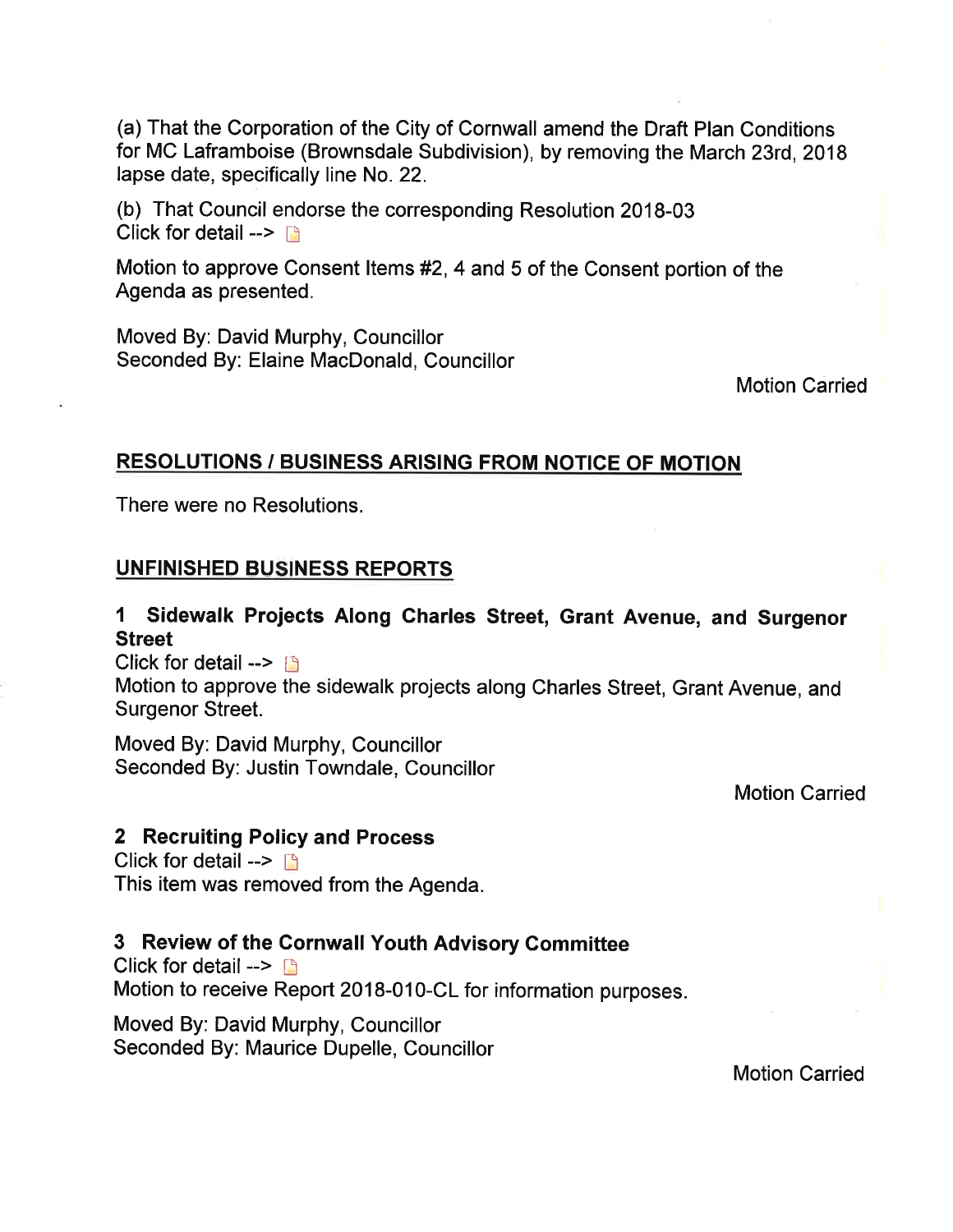## **COMMUNICATIONS / REPORTS**

#### I Restricted Acts After Nomination Day known as Lame Duck Periods Click for detail  $\rightarrow$   $\rightarrow$

Motion to receive Report 2018-007-CL for information purposes.

Moved By: André Rivette, Councillor Seconded By: Elaine MacDonald, Councillor

Motion Carried

#### 2 Bill 68 Municipal Act Amendments to the Tax Sale Procedure Click for detail  $\rightarrow$

Motion to:

- a) receive Report 2018-03-Fl for information purposes,
- b) authorize the Treasurer to enter into Extension Agreements without Council approval of a By-law as per the Bill 68 update to the Municipal Act, and
- c) update the City's Municipal Tax Registration Policy.

Moved By: Justin Towndale, Councillor Seconded By: Bernadette Clément, Councillor

Motion Carried

## 3 Summer Gompany <sup>2018</sup>

Click for detail  $\rightarrow$  n Motion to receive Report 2018-04-PDR-ED, and endorse the corresponding By-law authorizing The Corporation of the City of Cornwall to enter into the Agreement with the Province of Ontario.

Moved By: David Murphy, Councillor Seconded By: Justin Towndale, Councillor

Motion Garried

## 4 Public Information Coordinator

Click for detail  $\rightarrow$  n

Motion to authorize Administration to fill the position of Public lnformation Coordinator.

Moved By: Elaine MacDonald, Councillor Seconded By: Bernadette Clément, Councillor

Motion Carried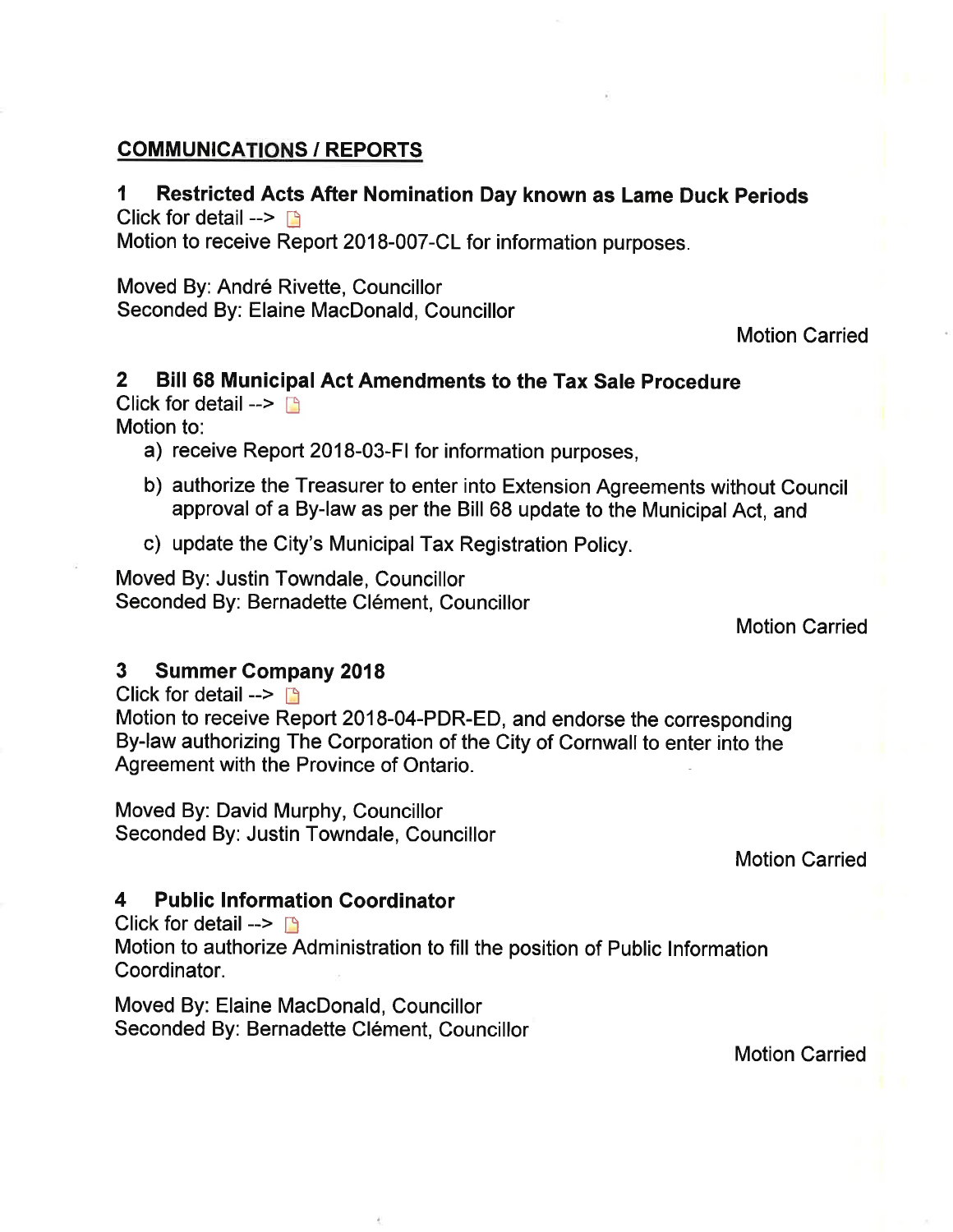## Having declared an interest on this matter, Councillor Justin Towndale left the table.

## 5 Ganadian Register of Historic Places: The lnverarden House and Cornwall Armouries

Click for detail  $\rightarrow$  n

Motion to defer this report until further information is received from Administration.

Moved By: Maurice Dupelle, Councillor Seconded By: André Rivette, Councillor

Motion to Defer Carried

#### Councillor Justin Towndale returned to the ongoing meeting.

## 6 Ontario Municipal Social Services Association (OMSSA) <sup>2018</sup>

Membership

Click for detail  $\rightarrow \Box$ 

Motion to nominate Councillor Elaine MacDonald to serve as the Elected Member of the Ontario Municipal Social Services Association to represent the Consolidated Municipal Service Manager for the year 2018.

Gouncillor Elaine MacDonald accepted the nomination to serve as the Elected Member of the Ontario Municipal Social Services Association.

Moved By: Denis Carr, Councillor . Seconded By: David Murphy, Councillor

Motion Carried

## 7 Proclamation of Black History Month / Mois de I'histoire des Noirs

Click for detail  $\rightarrow$   $\rightarrow$ 

This matter was moved from Consent ltem #1 for discussion.

Motion to proclaim the month of February,2018, as "Black History Month" in the City of Cornwall.

Moved By: Bernadette Clément, Councillor Seconded By: Claude E. Mclntosh, Councillor

Motion: Carried

## 8 Petition for Exemption to the Traffic and Parking By-law from the Residents of Sunset Boulevard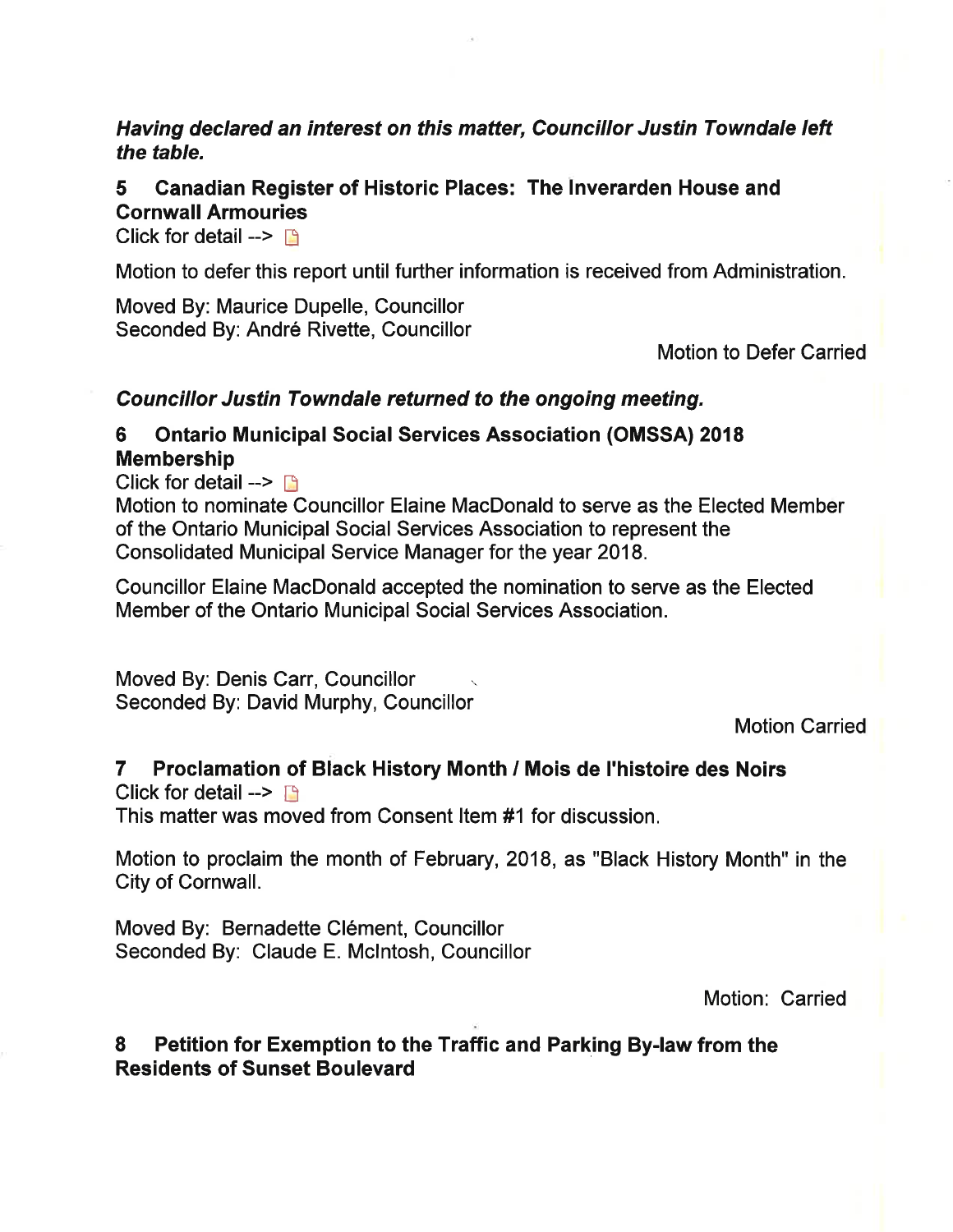Click for detail  $\rightarrow$  n This matter was moved from Consent ltem #1 for discussion

Motion to refer this Petition to Administration for report.

Moved By: Maurice Dupelle, Councillor Seconded By: Justin Towndale, Councillor

Motion: Carried

## TENDERS AND REOUESTS FOR PROPOSALS

## 1 Tender 18-T01 Supply and Delivery of Bedding Planté

Click for detail  $\rightarrow$  n

Motion to award Tender 18-T01 to Marlin Orchards & Garden Centre from Cornwall, Ontario, being the best bid meeting the tender specifications, as follows:

Schedule 1 (Bedding Plants) at the total bid price of \$13,556.65; Schedule 2 (Hanging Baskets) at the total bid price of \$7,588.80; Schedule 3 (Plant Material for Fall Planting) at the total bid price of \$2,748.75. All Prices exclude HST.

Moved By: André Rivette, Councillor Seconded By: David Murphy, Councillor

Motion Carried

## 2 Request for Quotation l8-Q01 Package A for Tree Services

Click for detail  $\rightarrow$  n

Motion to award quotation 18-Q01 be awarded to Davey Tree Expert Company of Canada, Limited, from Ancaster, Ontario, at the total bid price of \$35,466.51 (net cost to the Corporation - \$31,938.69) being the best bid meeting the quotation specifications.

Moved By: Elaine MacDonald, Councillor Seconded By: Claude Mclntosh, Councillor

Motion Carried

## NEW BUSINESS

## 1 Smart Cities Challenge/Infrastructure Canada

Whereas lnfrastructure Canada is offering a Smart Cities Challenge, which is a pan-Canadian competition open to communities of all sizes, to submit project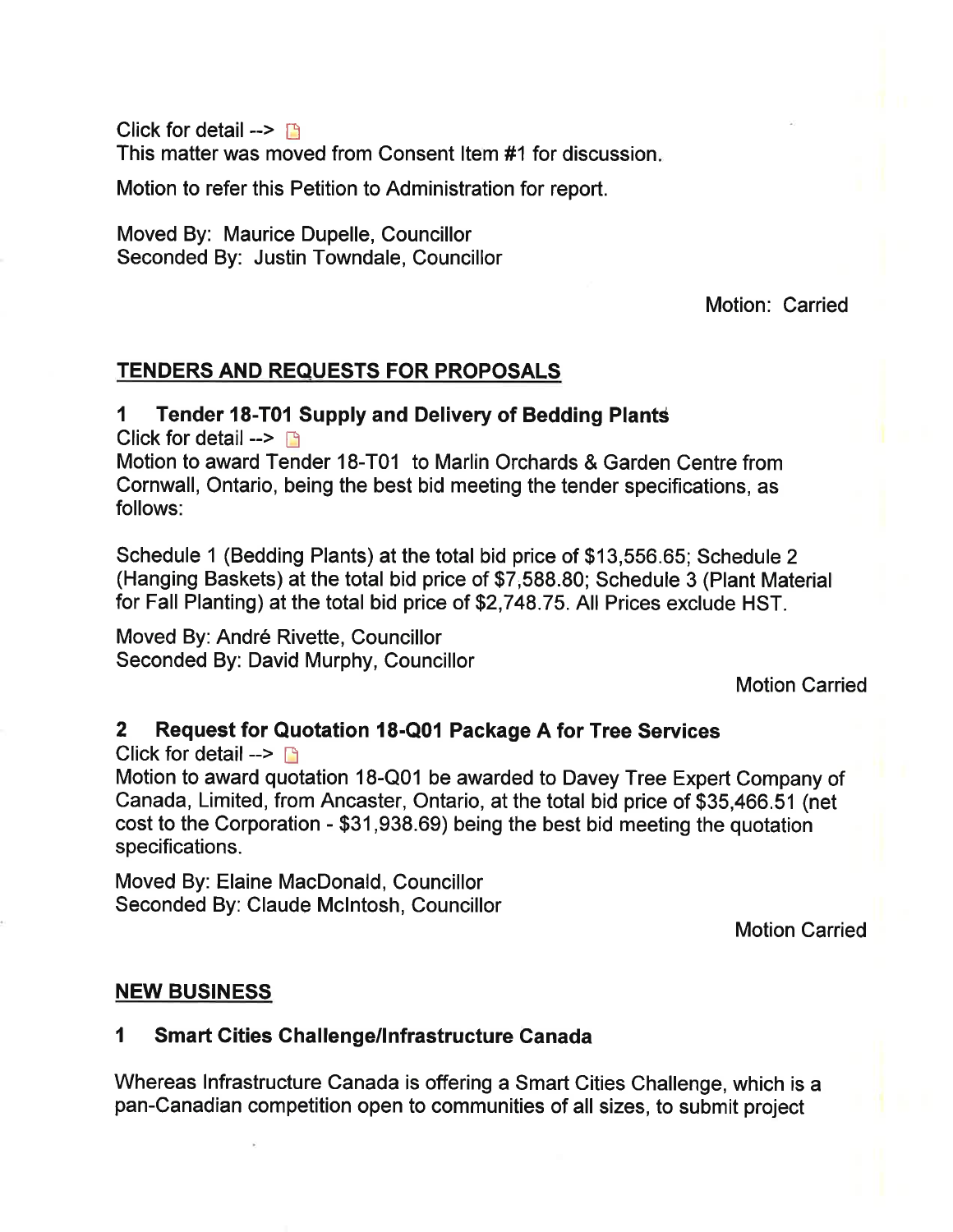proposals;

Whereas the Smart Cities Challenge encourages communities to adopt a smart cities approach to improve the lives of their residents through projects that involve innovation, data and connected technology;

Whereas one prize of up to \$50 million is open to all communities regardless of size and two prizes of up to \$10 million are open to all communities with populations under 500,000 people, and finalists will receive \$250,000.00 to develop their project proposal;

Whereas the application process requires that we first engage with residents about the most pressing issues our community faces, and then submit an application by April 24,2018;

Whereas our City residents have many different talents and new ideas and that this competition could help bring a good idea to life, that will have real impact on our community;

Now therefore be it resolved that City Council request that Economic Development report back on preparing an application to the Smart Cities Challenge.

Moved By: Bernadette Clément, Councillor Seconded By: Maurice Dupelle, Councillor

Motion Carried

## PASSING OF BY.LAWS

Motion to endorse By-laws 2018-013 to 2018-018 inclusive, listed on the Agenda

2018-013 A By-law to authorize the Administrator of Social and Housing Services to sign the Transfer Payment Agreement with the Ministry of Housing for Social Housing Apartment lmprovement Funding

Click for detail -->  $\Box$ <br>Explanatory Note 2018-013 Explanatory Note to By-law to authorize the Administrator of Social and Housing Services to sign the Transfer Payment Agreement with the Ministry of Housing for Social Housing Apartment lmprovement Funding Click for detail  $--$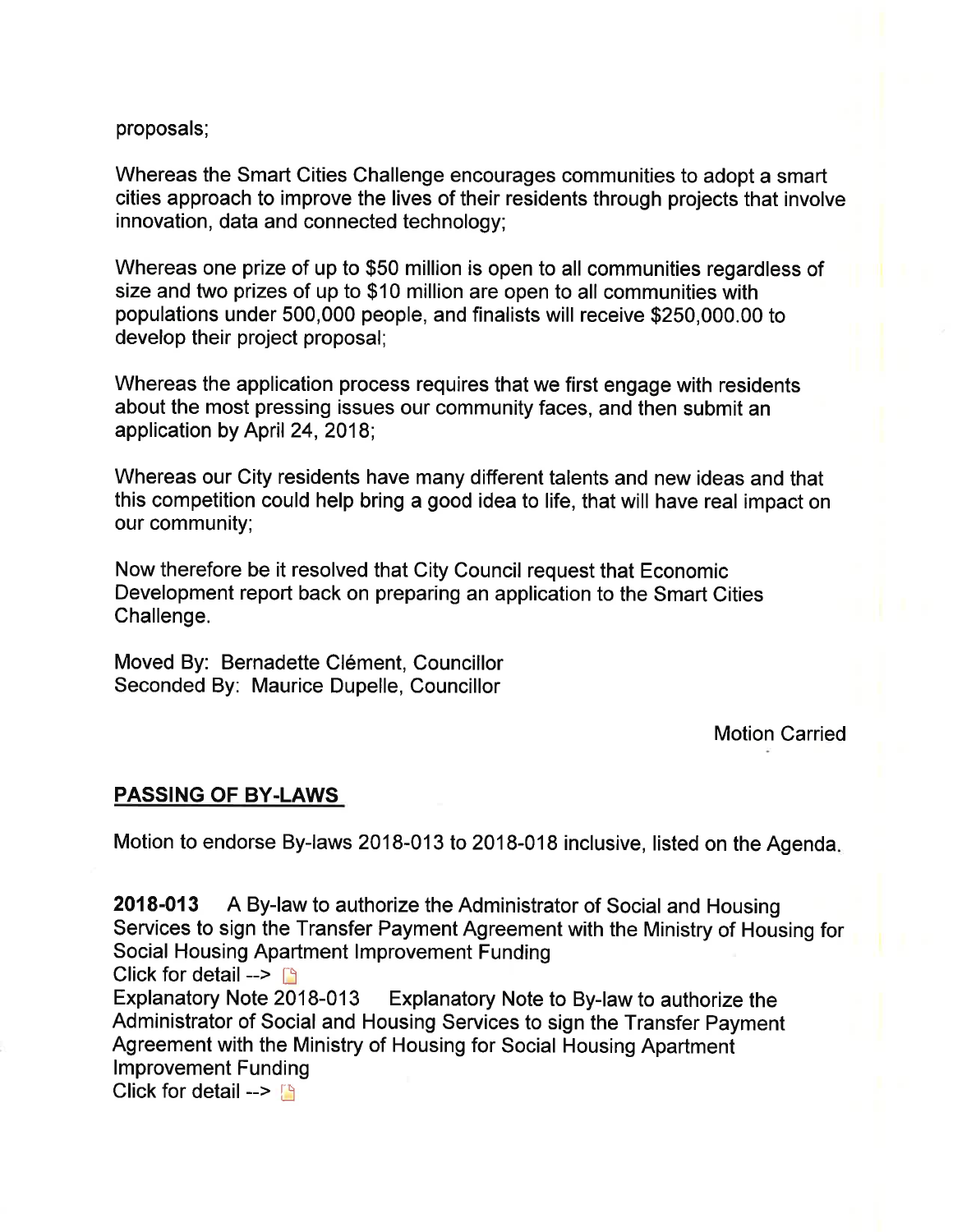2018-014 A By-law to lift a one foot reserve known as Block 'A', on Plan 330, and name it Kirkwood Street Click for detail -->  $\Box$ <br>Explanatory Note 2018-014 Explanatory Note to By-law naming and dedicating a one foot reserve on Kirkwood Street Click for detail  $\rightarrow \rightarrow$ 

2018-015 A By-law to adopt a Commercial/lndustrial Vacant Unit Tax Rebate Program for the City of Cornwall Click for detail -->  $\Box$ <br>Explanatory Note 2018-015 Explanatory Note to By-law to Adopt a Commercial/lndustrial Vacant Unit Tax Rebate Program for the City of Cornwall Click for detail  $\rightarrow$  D

2018-016 A By-law to autorize The Corporation of the City of Cornwall to enter into a Licence Agreement with Ontario Power Generation Inc. for lands associated with the R.H. Saunders Generating Station for a ten-year period - for Public park and recreational boat launch (Guindon Park) Click for detail -->  $\Box$ 

2018-017 A By-law to authorize The Corporation of the City of Cornwall (on behalf of the Glen Stor Dun Lodge-Outreach Department) to approve the Community Accountability Planning Submission (CAPS) for the budget year 2018-2019 with the Champlain Local Integration Network (LHIN) Click for detail  $\rightarrow$  n

2018-018 A By-law to authorizing The Corporation of the City of Cornwall to enter into an Agreement with the Ministry of Economic Development and Growth to administer the Summer Company Program for the term of October 1,2017 to September 30, 2018 Click for detail  $\rightarrow$   $\rightarrow$ 

Moved By: André Rivette, Gouncillor Seconded By: Elaine MacDonald, Councillor

Motion Carried

## REPORTS FROM STANDING / SPECIAL COMMITTEES OF COUNCIL

I Councillor Elaine MacDonald extended her appreciation to the Department of Development, Planning and Recreation Services for the success of the recently held Provincial Cheerleading Championship held at the Civic Complex.

2 Councillor Elaine MacDonald reminded Council of the Centre for the Arts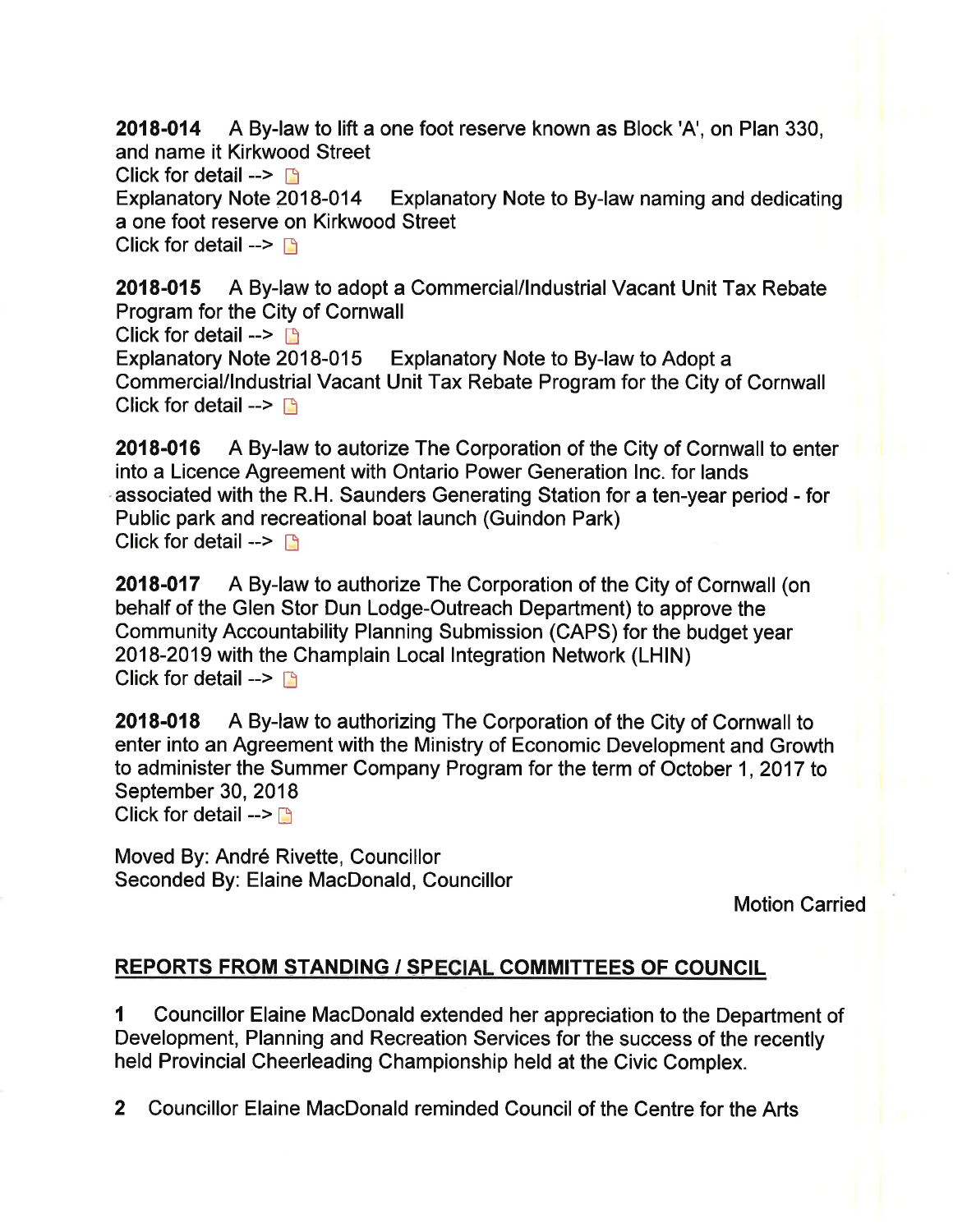Breakfast on February 13, 2018 unveiling of a digital arts Hall of Fame.

3 Councillor Mark A. MacDonald extended his appreciation to Fire Chief Pierre Voisine for his dedication and hard work with the Fire Master Plan Committee.

4 Councillor David Murphy announced that Councillor Towndale will be celebrating a birthday on Tuesday, February 13,2018.

## NOTICES OF MOTION

1 Cancellation of Gouncil Meeting of Monday, October 22,2018 Click for detail  $\rightarrow$  n

## PENDING BUSINESS LISTING

The Pending Business Listing was presented and no discussion ensued

#### I Unfinished Business Listing for February 12,2018

Click for detail  $\rightarrow \rightarrow$ Motion to receive the Unfinished Business Listed for February 12,2018.

Moved By: Carilyne Hébert, Councillor Seconded By: Maurice Dupelle, Councillor

## Motion Carried

## CONFIRMING BY.LAW

Motion to endorse By-law 2018-019, being a By-law to confirm the proceedings of the Council of The Corporation of the City of Cornwall at its meeting held on Monday, February 12, 2018.

I <sup>A</sup>By-law to adopt, ratify and confirm the proceedings of the Council of The Corporation of the City of Cornwall at its meetings held on Monday, February 12, 2018

Click for detail  $\rightarrow$   $\rightarrow$ 

Moved By: Elaine MacDonald, Councillor Seconded By: Bernadette Glément, Councillor

Motion Carried